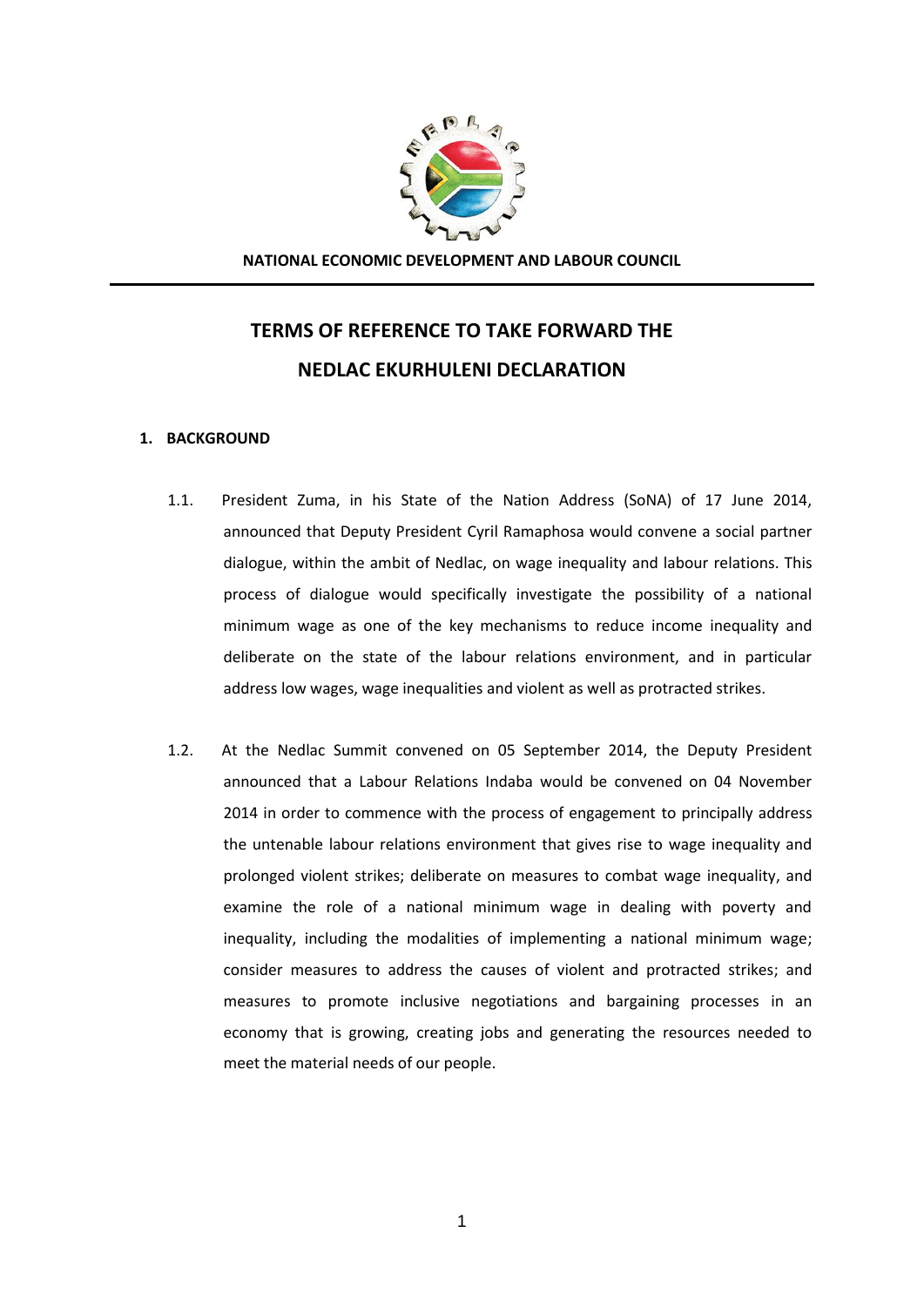- 1.3. Arising from the Labour Relations Indaba:-
	- 1.3.1. The Ekurhuleni Declaration was adopted. This Declaration comprises the principles that would guide an engagement process, under the auspices of Nedlac and the stewardship of the Deputy President, on two focal areas, namely:
		- Promoting employment, labour market stability, including the right to strike, protracted strikes; violence, collective bargaining and the role of the State; employment, vulnerability and social protection;
		- Towards addressing wage inequality engaging on a national minimum wage.
	- 1.3.2. A Committee of Principals was established, under the leadership of the Deputy President to guide the engagement process;
	- 1.3.3. It was agreed that Technical Task Teams would be established to engage on the issues raised at the Labour Relations Indaba, as set-out in the Ekurhuleni Declaration. The Technical Task Teams would report to the Committee of Principals.
- 1.4. These terms of reference set out the objectives, structure of work, scope of work and process that will be followed.

### **2. STRUCTURE OF WORK**

The structure of work is intended to provide an outline of how the process will proceed and, in particular, deal with the relationship between the Committee of Principals and the Technical Task Teams. The structure of work is furthermore intended to identify the way in which the objectives of the Labour Relations Indaba can be achieved.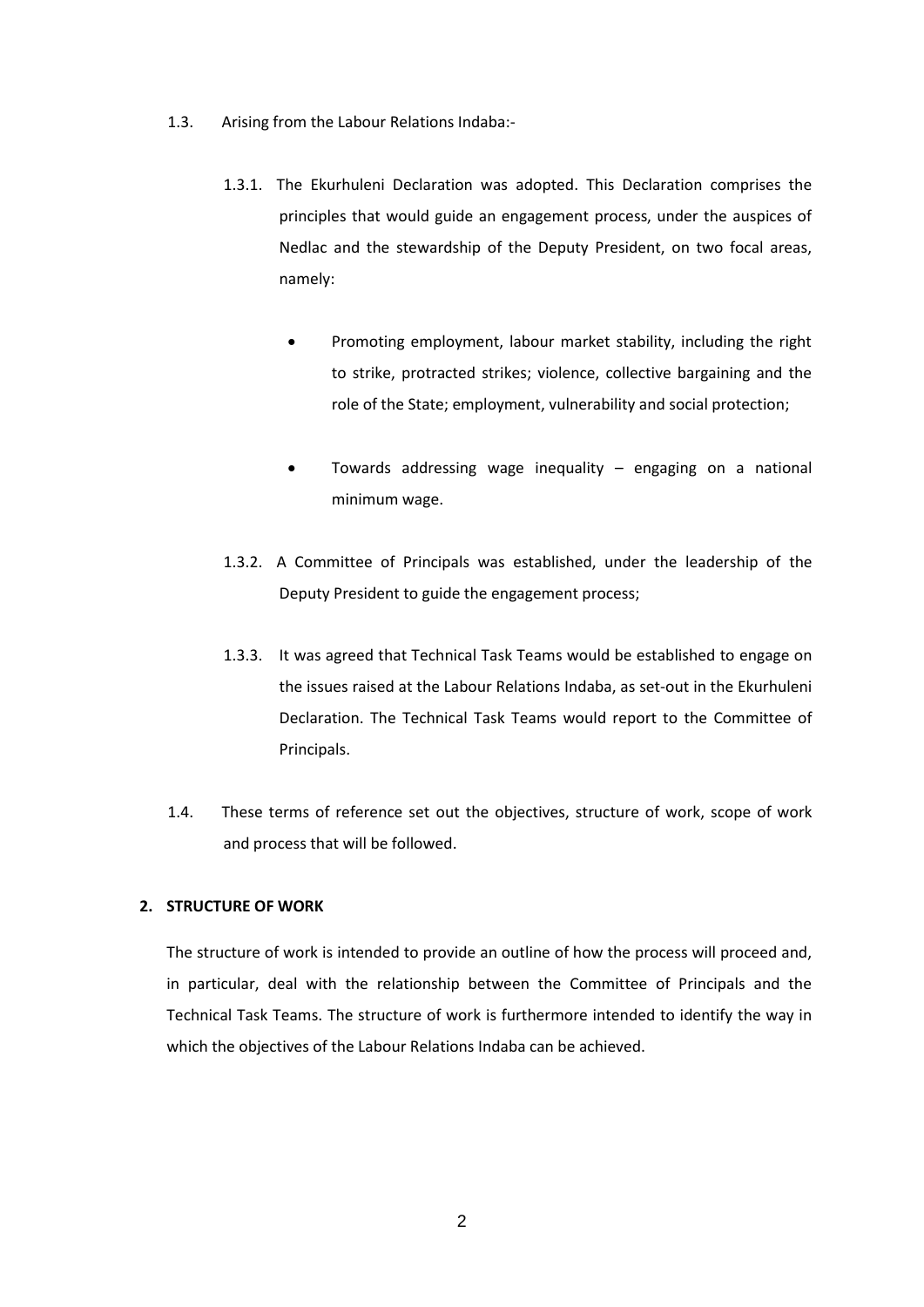#### **2.1. COMMITTEE OF PRINCIPALS**

It will be the role of the Committee of Principals to ensure that the Declaration of the Labour Relations Indaba is advanced d with report-back on progress in reaching agreement on key issues being made by July 2015. To ensure that progress is made, the Committee of Principals will fulfil the following role:-

- 2.1.1. Ensure appropriate guidance to the process at all times and to ensure that the work of Technical Task Teams receive appropriate guidance when required in order to resolve complex issues and make progress in achieving common ground;
- 2.1.2. Engage with the intention of reaching a set of practical agreements on wage inequality, including the modalities to introduce a national minimum wage and the promotion of employment and labour market stability;
- 2.1.3. Provide mandates, as appropriate and as required by the Technical Task Teams so that the work of the Technical Task Teams can progress in a structured and systematic way;
- 2.1.4. Play a role in breaking deadlocks that may arise in the work of the Technical Task Teams;
- 2.1.5. Meet as required to receive reports on the progress of the work of the Technical Task Teams and to fulfil its role in the Labour Relations Indaba process;
- 2.1.6. Submit its final report to the appropriate Nedlac forum/fora as decided by the Committee of Principals.

## 2.2. **TECHNICAL TASK TEAMS**

2.2.1. The work will be divided between the two Technical Task Teams to address the two focal areas as set out in these terms of reference;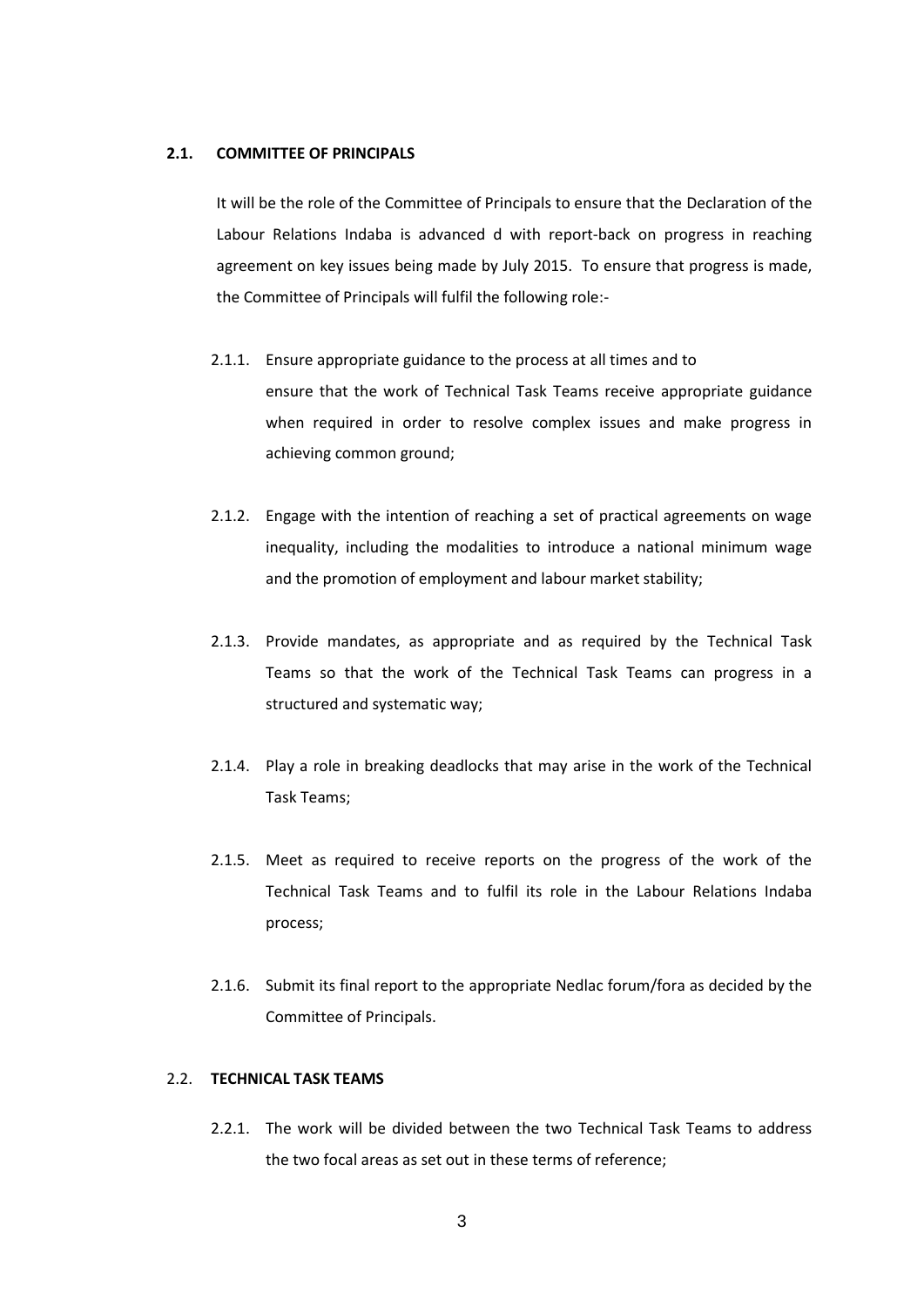- 2.2.2. Each Technical Task Team will consist of six representatives from each constituency sufficiently capacitated and with a commitment to meet with the necessary regularity, and to report-back on progress in reaching agreement within agreed time-frames as stipulated in these terms of reference;
- 2.2.3. Each constituency will ensure the necessary coordination between their representatives on the two Technical Task Teams;
- 2.2.4. The two Technical Task Teams will meet on a rotational basis and ensure a consolidated report is regularly tabled to the Committee of Principals
- 2.2.5. An agreed schedule of dates will be developed in advance to ensure progress is made and that the objectives of the Declaration are achieved;
- 2.2.6. Where there are concerns that the work of the Technical Task Teams may be hampered for whatever reason, this should be brought to the attention of the Committee of Principals.

### **3. OBJECTIVES AND APPROACH**

The objectives and approach of the structures are to:-

- 3.1. Reach agreements aimed at improving the state of the labour relations environment, and in particular:
	- i) address low wages and wage inequalities to contribute to a more equitable wage structure; and,
	- ii) address excessive conflict and protracted and violent strikes in our labour relations, and promote the better functioning of our labour market institutions, including collective bargaining;

thereby contributing to a more equitable and stable labour relations environment

3.2. Reach an agreed outcome on all areas of work through constructive social dialogue that promotes the spirit of dialogue and optimising mutual interests, in a way which avoids entrenching unacceptable features of the current system: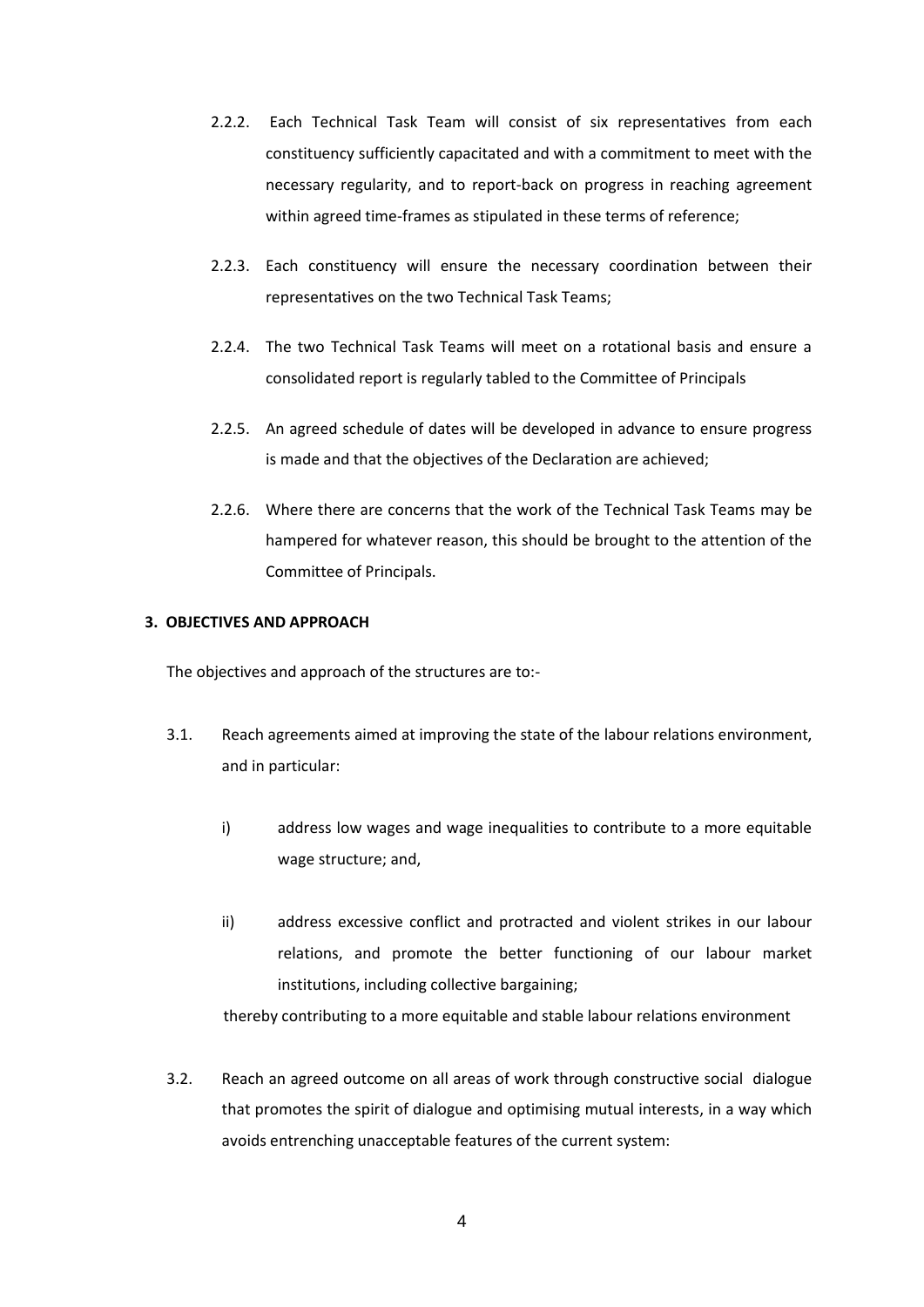- 3.3. Achieve an outcome that is beneficial to the country as a whole, and workable for all parties;
- 3.4. Use creative problem solving mechanisms when challenges arise;
- 3.5. Give consideration to conducting socio-economic impact assessments to understand the impact and maximise the positive effects of the proposed interventions;
- 3.6. Commit to abide by and implement the agreements reached.

## **4. SCOPE OF WORK**

- 4.1. The scope of work of the Technical Task Teams is derived from the Ekurhuleni Declaration of the Labour Relations Indaba of 4 November 2014. The following two Technical Task Teams will be established:
	- Labour Relations Technical Task Team
	- Wage Inequality Technical Task Team.
- 4.2. The Technical Task Team on labour relations will engage on the following issues:
	- 4.2.1. Promoting employment, labour market stability, including the right to strike, protracted strikes; violence, collective bargaining and the role of the State; employment and vulnerability. In engaging on these matters it will consider:
		- 4.2.1.1. Measures to achieve inclusive, fair and just economic growth which contributes to greater equality and promotes more decent and productive jobs
		- 4.2.1.2. Measures to proactively and constructively resolve a dispute prior to strike action and to explore all genuine options to resolve a dispute as speedily as possible, while recognising that the Constitutional right to strike is a legitimate exercise of power to pursue demands;

5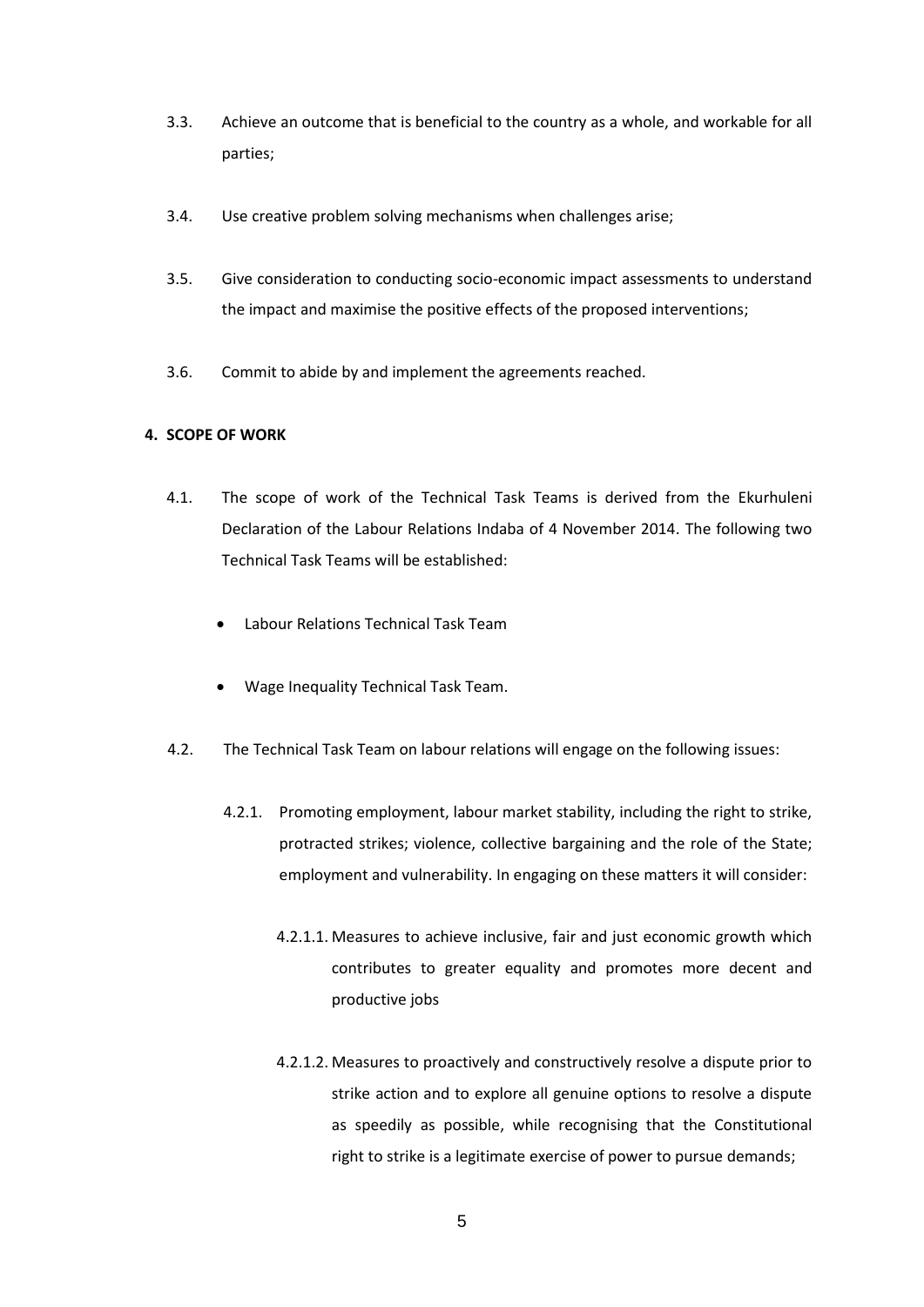- 4.2.1.3. Measures to ensure that strike action is peaceful, free of intimidation and violence, including violence that may be associated with police action, and provocation while not undermining the ability of workers to embark on procedural strike action;
- 4.2.1.4. Measures to strengthen and promote collective bargaining throughout South Africa;
- 4.2.1.5. Options to address prolonged and violent strikes in a manner which upholds the Constitutional rights of all parties.
- 4.3. The Technical Task Team on Wage Inequality will focus on addressing wage inequality and engaging on a national minimum wage. Section 2.2 of the Declaration of the Labour Relations Indaba spells out some of the elements relating to the challenge of wage inequality in South Africa. In this context, the Technical Task Team will engage on the following issues:
	- 4.3.1. The modalities of introducing a national minimum wage in South Africa, including consideration of:
		- i). Relevant international experience in the introduction of a national minimum wage.
		- ii). Maximising the beneficial impact of a national minimum wage in the context of poverty, inequality and unemployment and to understand the impact it may have in order to manage potential risks.
		- iii). The existing legal and institutional arrangement for minimum wage setting (BCEA, bargaining councils, other bargaining fora); what new legislative, and other institutional arrangements would be required to introduce a national minimum wage; and what impact the introduction of a national minimum wage will have on existing sectoral determinations and collective wage agreements.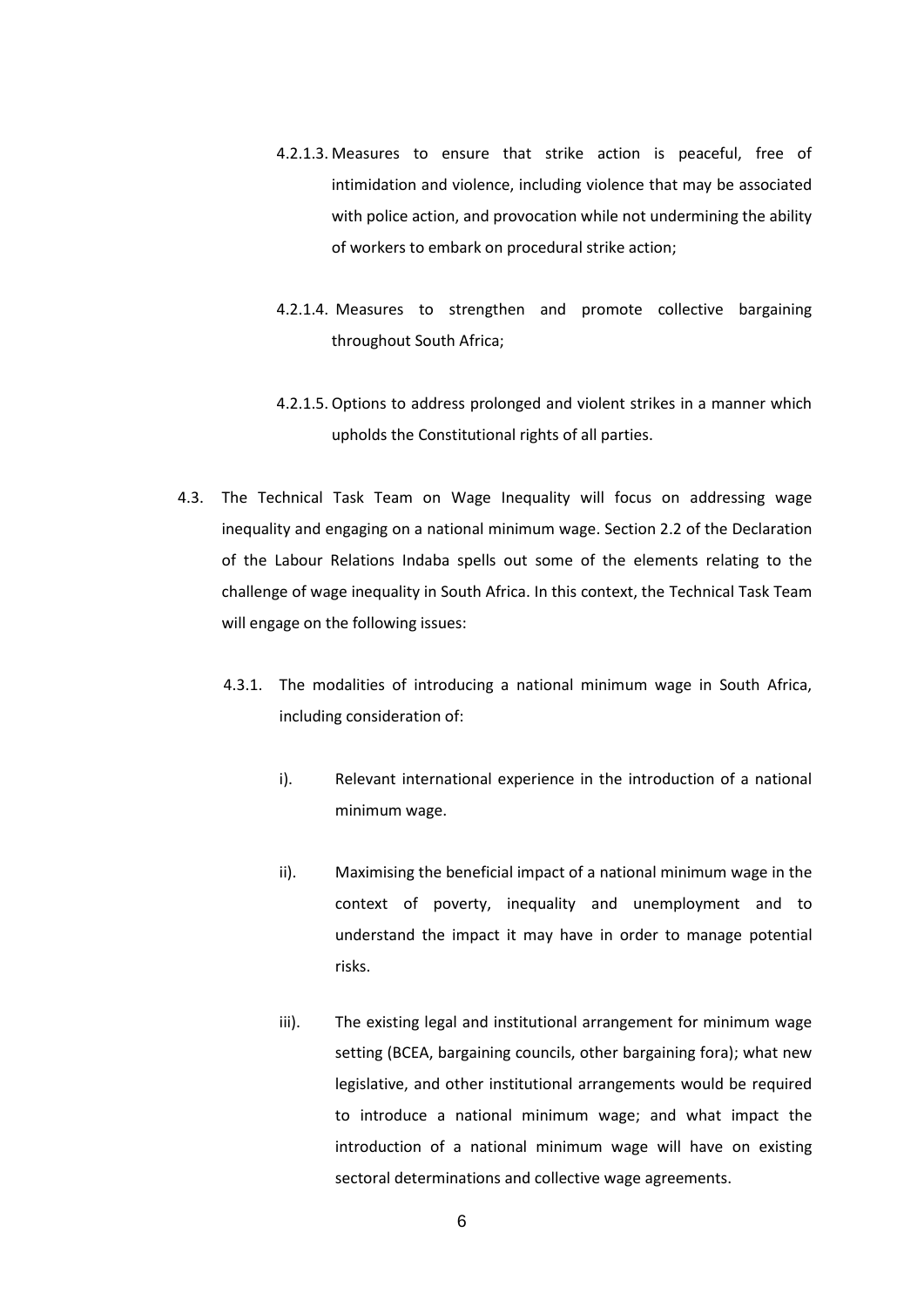- iv). The architecture of a national minimum wage including possible exclusions, while recognising the need for a national minimum wage to be as comprehensive as possible.
- v). Ensuring that the impact of introducing a national minimum wage is not undermined, or delayed unnecessarily and to consider whether any phase-in processes would be appropriate.
- vi). The body that will be responsible for determining a national minimum wage.
- vii). The mechanism for setting and determining increases to the national minimum wage.
- viii). Enforcement of the national minimum wage and measures to ensure compliance and monitor the impact.
- ix). Innovative measures to promote employer cooperation in the implementation of a national minimum wage.
- 4.3.2. Measures to reduce pay differentials, including between the highest and lowest paid, while maximising job creation efforts.
- 4.3.3. Measures to achieve the elimination of poverty and inequality.
- 4.3.4. Input into the Nedlac process to ensure the urgent finalisation of a policy on a comprehensive social security system.

## **5. LOGISTICS**

- 5.1. The secretariat will provide the following support to the Technical Task Teams:
	- 5.1.1. Senior facilitation support to chair meetings and drive the process.
	- 5.1.2. Collation of a bibliography, and electronic database, of relevant research.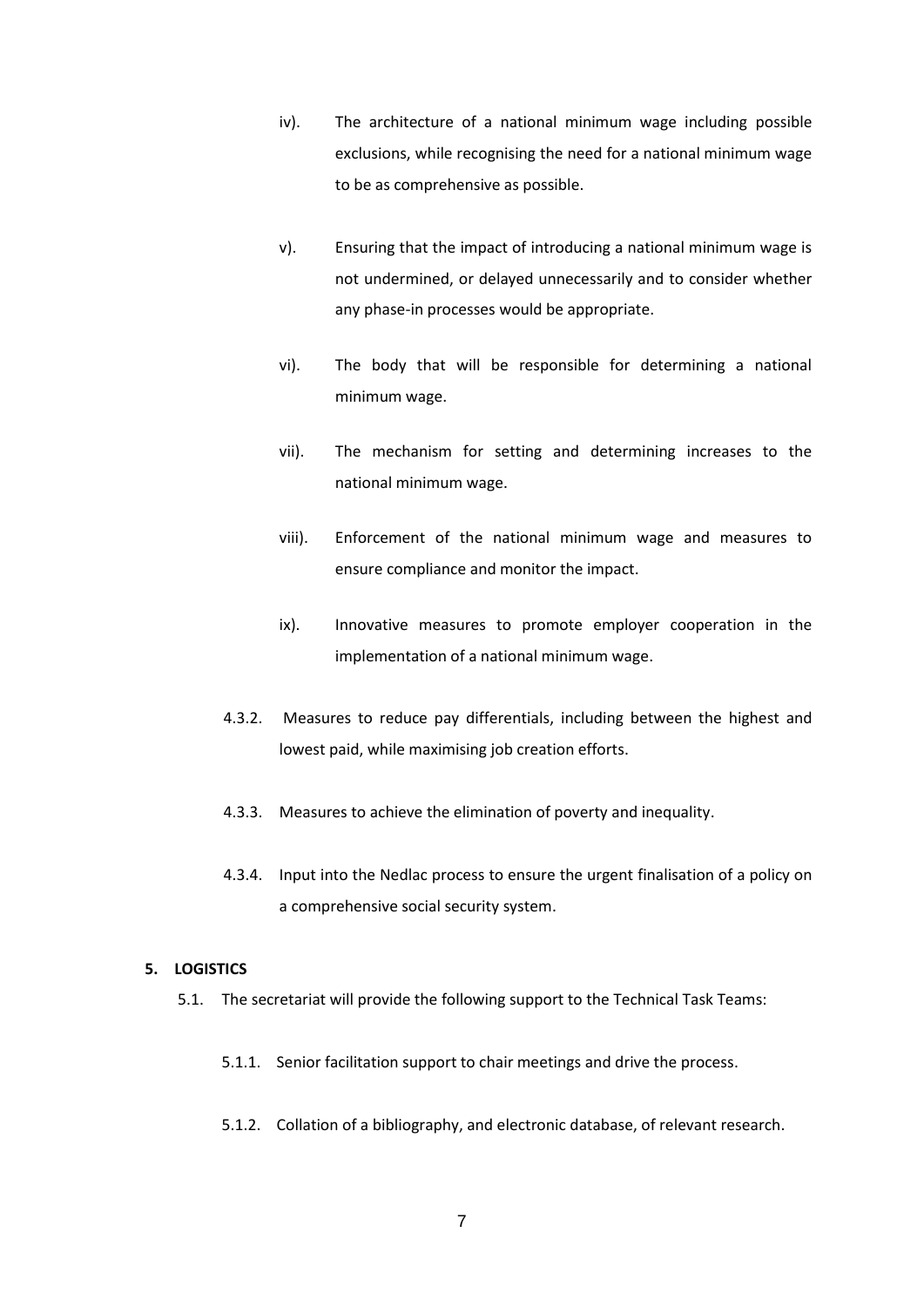- 5.1.3. Facilitating research, legal advice and other technical support requirements as identified by the Technical Task Teams.
- 5.2. Meetings will take place at Nedlac House.
- 5.3. The Technical Task Teams may recommend interventions to the Committee of Principles such as seminars, public talks and international exchange programme/s that may be necessary to support the work of the Technical Task Teams.

## **6. PROCESS AND TIMEFRAME FOR ENGAGEMENT**

- 6.1. The work of the Technical Task Teams should be guided by a work plan which should, inter alia, deal with the sequencing of the areas for discussion and a meeting schedule.
- 6.2. Detailed interim reports will be provided by the Technical Task Teams to the Committee of Principals for consideration at its meetings scheduled as follows:-
	- 21 February 2015
	- Further dates of its meetings to be confirmed by the Committee of Principles.
- 6.3. The Technical Task Teams will provide a comprehensive draft report to the Committee of Principals in July 2015. The draft report will identify areas of agreement and disagreement, as the case may be.
- 6.4. To this end, meetings of the two Technical Task Teams have been provisionally scheduled to take place as follows:-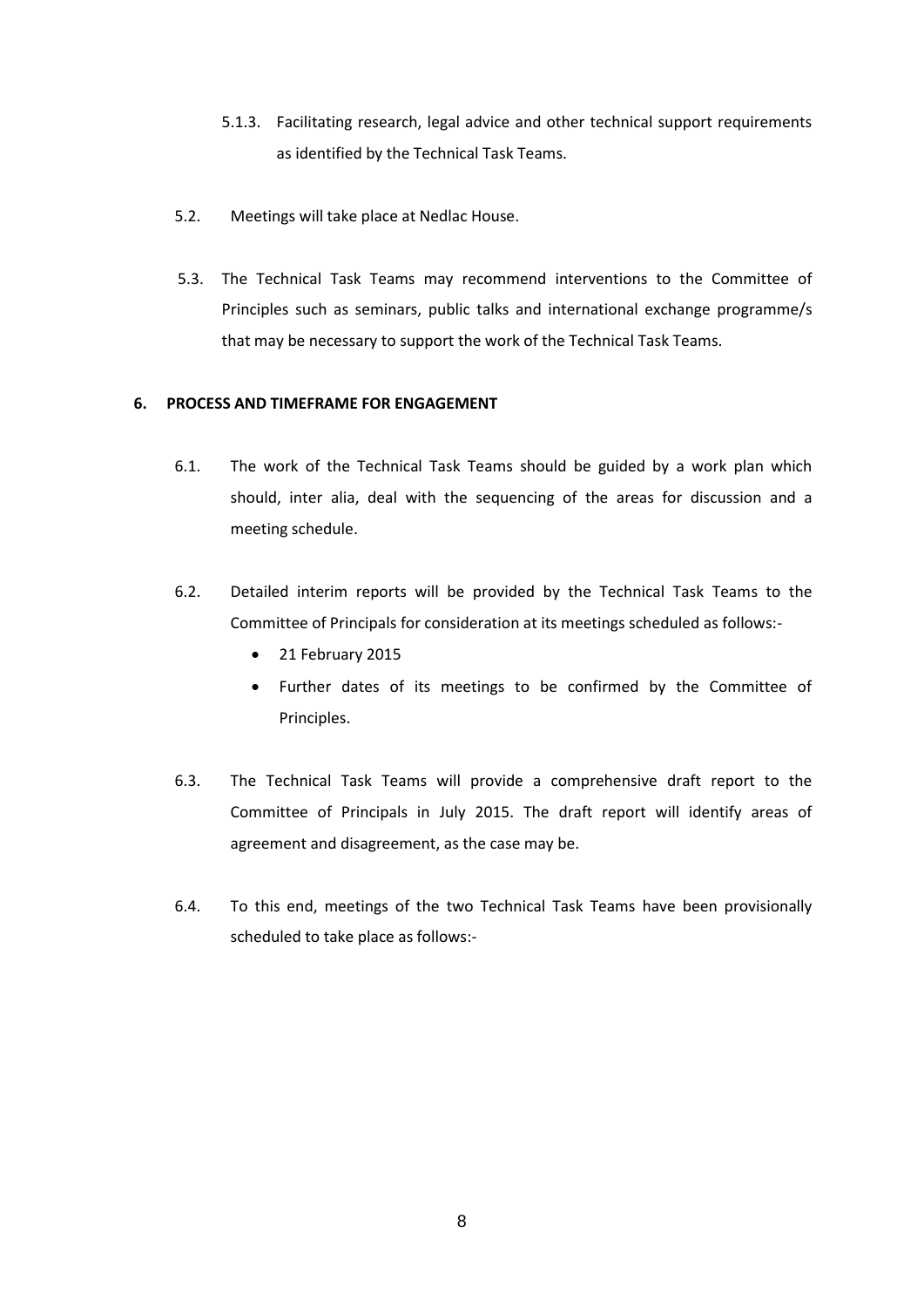| <b>March 2015</b>    | <b>April 2015</b>     | May 2015             | <b>June 2015</b>      | <b>July 2015</b>      |
|----------------------|-----------------------|----------------------|-----------------------|-----------------------|
| 3 – Wage Inequality  | 14 -Labour Relations  | 13 - Wage Inequality | 18 - Labour Relations | 21 – Wage Inequality  |
| 17- Labour Relations | 15 – Wage Inequality  | 14 -Labour Relations | 29 - Wage Inequality  | 22 - Labour Relations |
| 24 - Wage Inequality | 30 - Labour Relations | 21 - Wage Inequality | 30 - Labour Relations | 28 - Wage Inequality  |

- 6.5. Should the Technical Task Teams experience any unforeseen difficulty in performing their functions to the extent that this may have an impact on their ability to conclude their work, such difficulties may be escalated to the Committee of Principals.
- 6.6. The final report of the Committee of Principals will be presented to the Nedlac forum/fora as decided by the Committee of Principals.

## **7. COMMUNICATION**

- 7.1. In order to keep the public informed of progress that is made and to facilitate a deeper understanding of the issues, a structured, coherent media reporting and communication plan will be managed under the auspices of the Committee of Principals.
- 7.2. The Committee of Principals may agree to allocate Constituency representatives, appointed by their constituencies, to participate in joint Nedlac communication activities.
- 7.3. The Technical Task Teams will each allocate a Constituency representative who will be responsible for signing off of any official Nedlac communication on the process. Such communication may then be distributed to the media and posted on the Nedlac website.